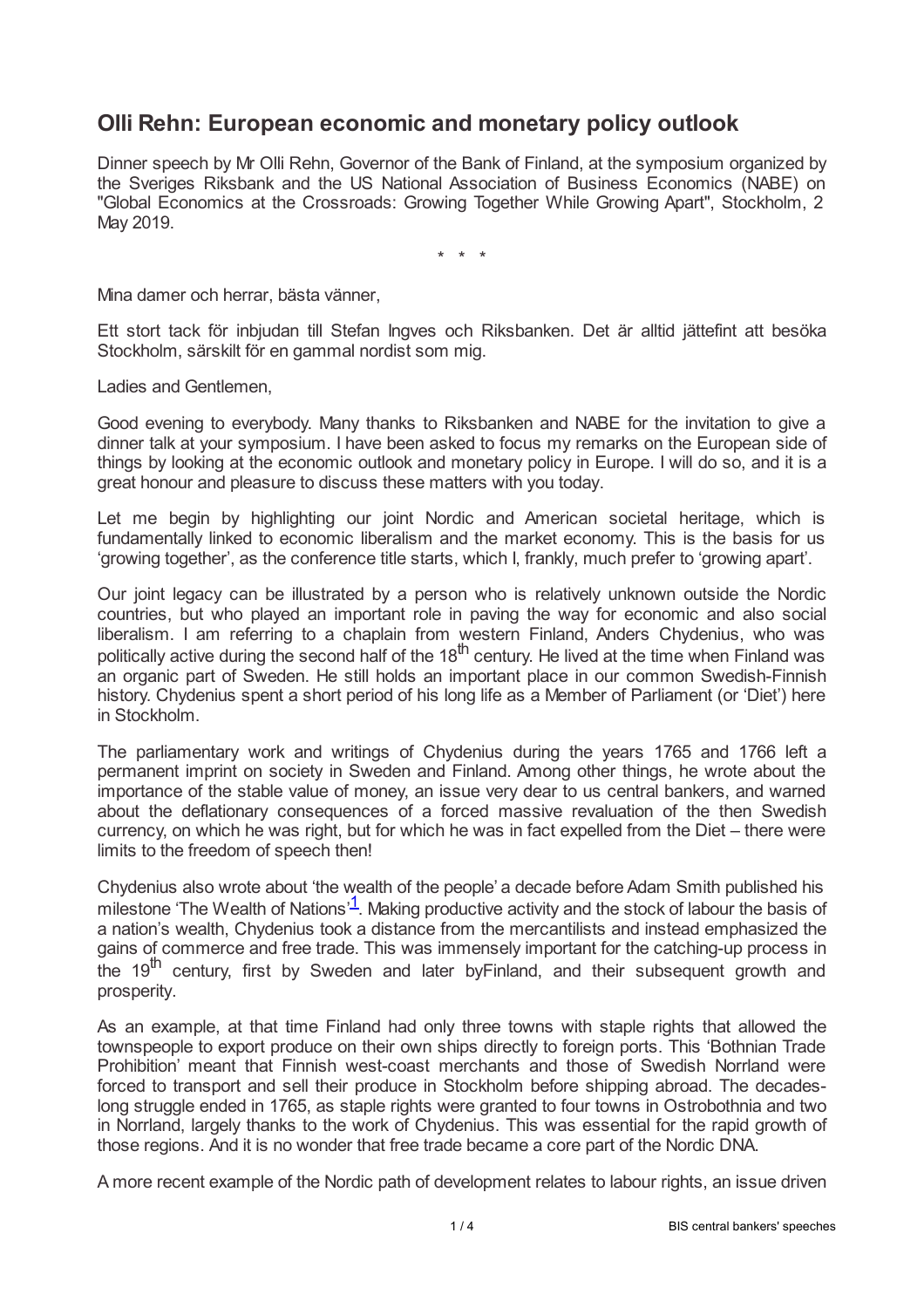also by Chydenius. We have major achievements in the free movement of labour, which today is one of the freedoms guaranteed by the European Union. The Common Nordic Labour Market was formed already in 1954 by Denmark, Norway, Finland and Sweden. The catalyst for the arrangement was post-war reconstruction.

Today it is not only people who move across the borders, but also companies and businesses. Almost all countries participate in the world economy. Isolation is not possible anymore without great losses in citizens' living standards. At the same time, perceived negative side-effects of globalisation have stimulated a large-scale movement against it, and, in fact, against modernity. Protectionism, however, is not an answer.

We in the Nordic countries tend to believe that the benefits of globalization can be realized in full only with a sustainable and inclusive growth agenda at the national level. The Nordic model is based on the combination of entrepreneurial dynamism and free trade with strong safety nets, universal health care and free education. We like it – and we don't call it socialism, but welfare society, or the social market economy.

While an inclusive national agenda is necessary, many critical challenges are global, and hence our pressing economic and political challenges can be properly addressed only through effective international cooperation.

This symposium explores both common and diverse trends shaping the United States' and European economies. It is worth underlining that the impact of Euro-Atlantic cooperation since the Second World War has been enormous and positive in all walks of life. Current developments, described by the organizers as 'growing *together* while growing *apart*', could have equally far reaching consequences for US and European businesses and citizens, but to the reverse direction. It is essential to maintain our current global institutions, but at the same time to reform them to face new challenges. While the IMF has been able to adapt itself successfully in the post-crisis era, it is the World Trade Organisation that is in the greatest need of reform today. As has been rightly said by EU Commissioner Cecilia Malmström, we should make the WTO reform a cornerstone of the next transatlantic project. I very much endorse this.

International cooperation, and policy coordination, also played a critical role in firefighting the global financial crisis. From the start of the crisis, an intensive co-operation emerged between central banks to safeguard the functioning of the global financial system after the collapse of Lehman.

As global markets started to collapse, the demand for liquidity by the banks increased, not only in domestic currency, but also in foreign currency, most of all in US dollars. Suddenly, the demand for dollars exceeded the supply on the wholesale market. Subsequently, the swaps between the Fed and the ECB began in December 2007. The ECB borrowed dollars from the Fed, which took euros in exchange. By October 2008, the Fed had decided on swaps with the ECB, Bank of England and the Swiss and Japanese central banks to provide as many dollars as needed, thus fulfilling its role as the lender of last resort in dollars. Importantly, the central banks had the necessary insight and determination to back words with deeds.

## Ladies and Gentlemen,

After tough times and difficult decisions, Europe was able to overcome the rock-bottom of the debt crisis by the end of 2012. During the euro area recovery since 2013, over 10 million net new jobs have been created. Unemployment has fallen from its peak of over 12 per cent to below 8 per cent. The banking sector is now more resilient: capital buffers have been doubled, nonperforming loans reduced considerably, and lending to households and enterprises increased. The ECB's accommodative monetary policy has been very important in supporting the recovery.

During the first months of 2019, global economic activity slowed down, which has been felt also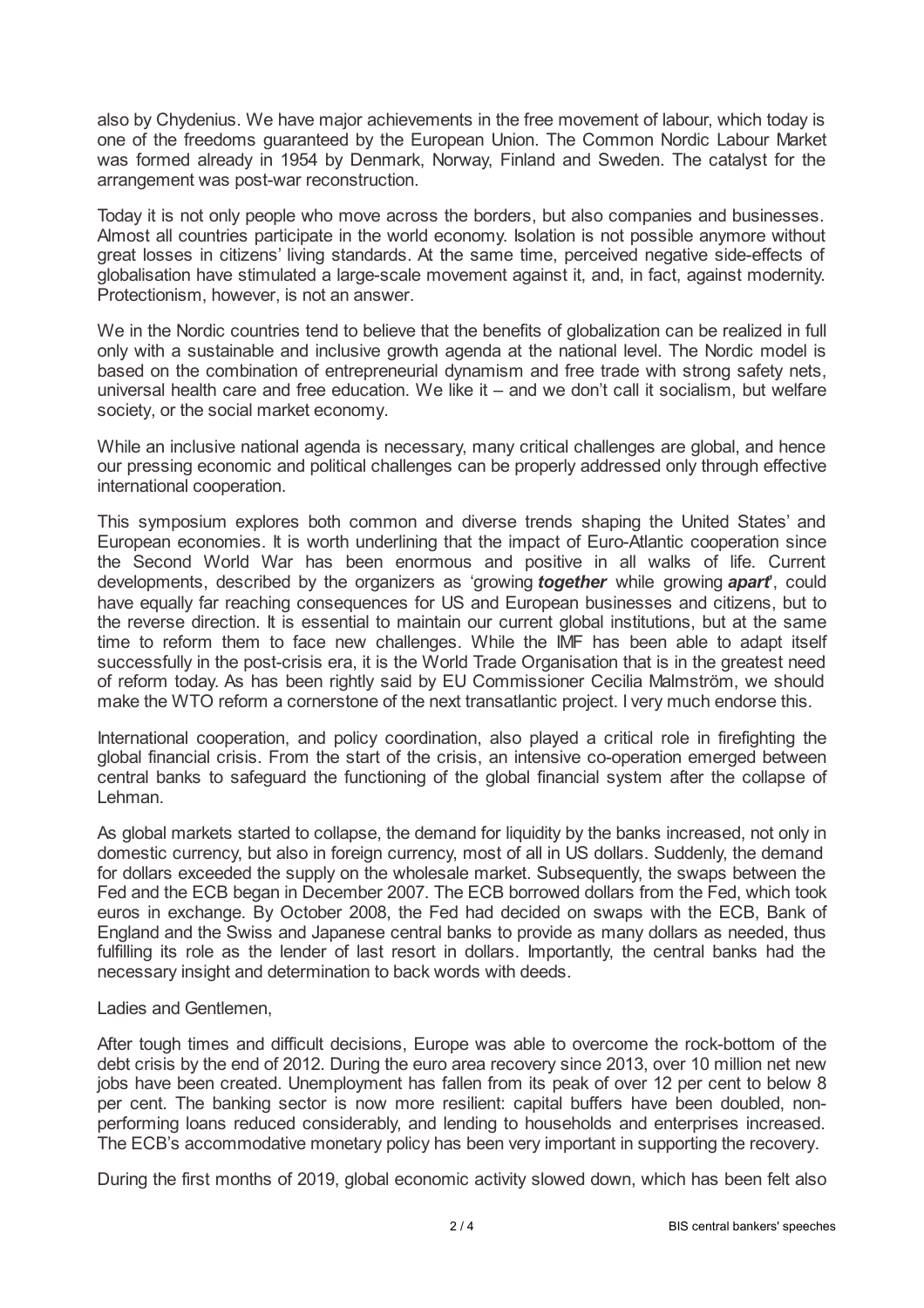in the euro area. Prevailing uncertainty, which stems from the US-China trade tensions, slowdown of growth in China and Europe's internal problems, has weakened the outlook for the economy.

Growth forecasts for this year have globally been revised downwards. Incoming data, however, is moving sideways. Some very recent indicators hint at stabilization – I am referring to last week's growth figures for the United States that were rather strong, and to this week's Eurostat flash estimate that the Eurozone GDP growth in the first quarter of this year accelerated to 0.4 percent, up from 0.2 in the last quarter of 2018.

This is good news, of course. But in my view we should not jump the gun after the first green shoots and change the course. In policy-making, it is often better to be safe than sorry. This goes certainly for monetary policy.

As a consequence of the slowdown, (almost) all major central banks needed to put monetary policy normalisation on hold and instead maintain an accommodative policy stance. This holds true for the ECB as well.

The ECB Governing Council is maintaining an ample degree of monetary accommodation through our forward guidance on the key ECB interest rates, reinvestments of a sizable stock of acquired assets, and the new series of targeted long-term refinancing operations.

Moreover, as President Mario Draghi has said, the Governing Council stands ready to adjust all of its instruments, as appropriate, so that inflation converges with our aim of below but close to 2% in a sustained manner. It is worth noting that our inflation aim does not imply a ceiling at 2%, since inflation can deviate from our target in both directions.

Before concluding, let me say a word on the longer term. The ECB – much like other central banks – operates in an environment where long run trends, such as population aging and lower long-term interest rates, as well as concerns about inequality and climate change can have important societal effects. The central banking community needs to understand better the implications of these structural changes for growth, employment and inflation dynamics, so as to deliver more effectively on their mandate.

That's why it is important to assess systematically how these transformations affect our longerterm monetary policy strategy. Many central banks are reviewing their monetary policy strategy and some do it regularly. For instance, the Bank of Canada and Riksbanken have done so recently, and the Federal Reserve System has just launched one.

<span id="page-2-0"></span>The Fed review was announced to be wide-ranging, without prejudging where it will lead. The Federal Reserve Board has outlined questions for the review that focus on the symmetry of its inflation objective, the adequacy of its policy tools and the enhancement of communication.<sup>[2](#page-3-1)</sup> If I have understood it correctly, the strategy review is best seen as an important research program, but also as an inclusive dialogue with the academia and the civil society, important for legitimacy.

Every central bank must operate under its own mandate. The mandate defines the scope of the strategy review. I have also been advocating for a review of the European Central Bank's monetary policy strategy. The last time Eurosystem has done a comprehensive strategy review was 15 years ago in 2003. That was before the financial crises and low inflation, before our forward guidance and the large-scale asset purchases.

My motivation for a review stems from the previously mentioned structural changes, which seem to have lowered the long term real natural rate of interest. The natural rate of interest is one of the key concepts for understanding monetary policy. Its modern usage in fact dates back to the Swedish economist Knut Wicksell, who in 1898 defined it as the interest rate that is compatible with a stable price level – a still valid definition.